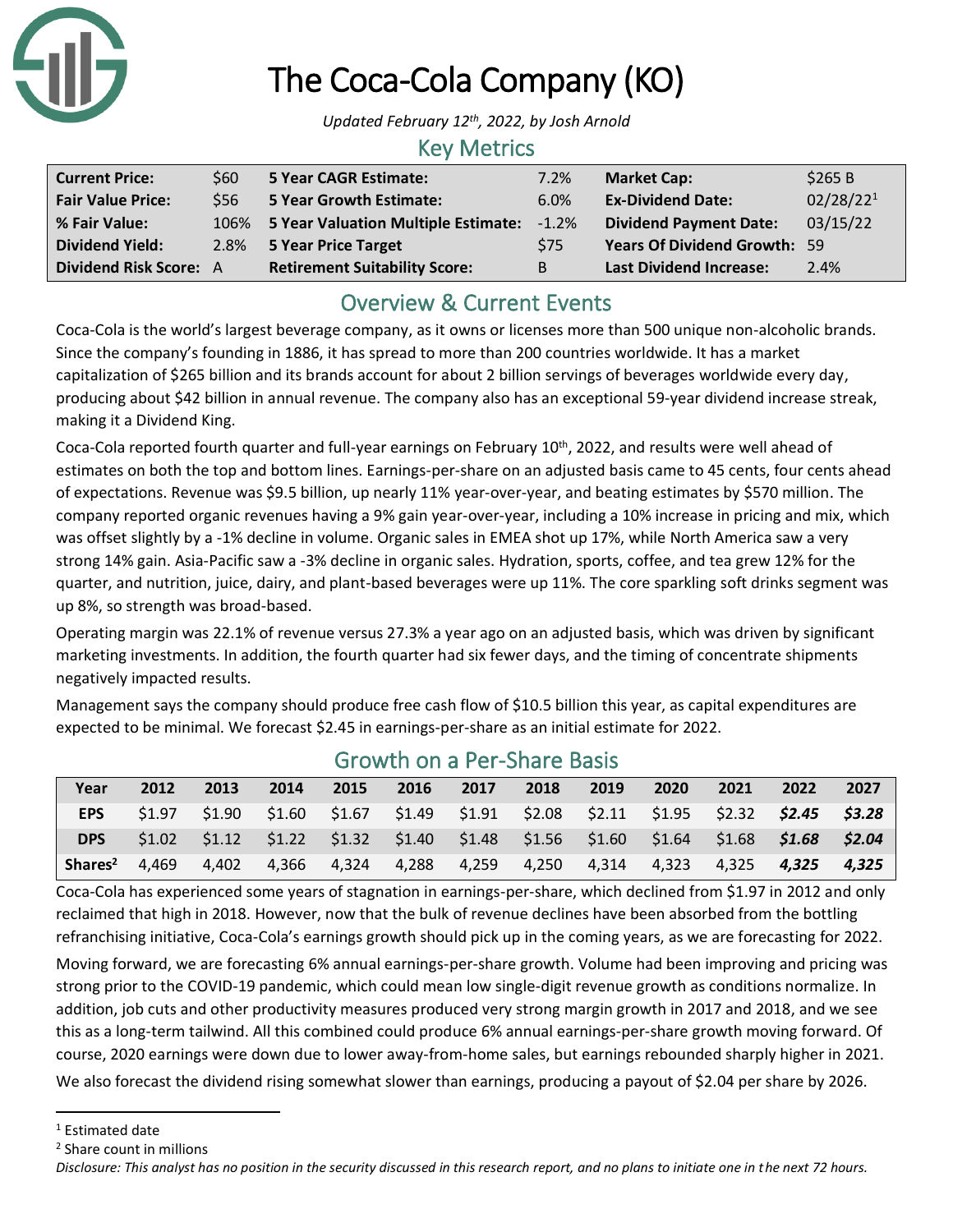

# The Coca-Cola Company (KO)

#### Valuation Analysis

| Year                                                                  | 2012 | 2013 | 2014 | 2015 | 2016 2017 | 2018 | 2019 | 2020 | $\sim$ 2021 | <b>Now</b> | 2027 |
|-----------------------------------------------------------------------|------|------|------|------|-----------|------|------|------|-------------|------------|------|
| Avg. P/E 16.6 18.2 21.0 23.1 25.7 23.0 21.8 24.1 25.6 23.3 24.5 23.0  |      |      |      |      |           |      |      |      |             |            |      |
| Avg. Yld. 2.7% 2.7% 2.9% 3.2% 3.1% 3.2% 3.4% 3.1% 3.3% 3.1% 2.8% 2.7% |      |      |      |      |           |      |      |      |             |            |      |

Coca-Cola's price-to-earnings ratio has been rather volatile in the past decade and today, it stands at 24.5. This compares unfavorably to what we see as fair value at 23 times earnings, implying a headwind to total returns moving forward if the valuation normalizes over a 5-year holding period. Meanwhile, Coca-Cola's dividend yield is currently 2.8% and the payout rises each year, offering a meaningful boost to total returns.

## Safety, Quality, Competitive Advantage, & Recession Resiliency

| Year   | 2012   | 2013 | 2014 2015 2016 2017 2018 2019 |     |          |     |     | 2020 |     | 2021 2022 2027 |     |
|--------|--------|------|-------------------------------|-----|----------|-----|-----|------|-----|----------------|-----|
| Payout | $52\%$ | 59%  | 76%                           | 79% | 94%  77% | 75% | 76% | 84%  | 72% | $69\%$         | 62% |

The payout ratio has been in the mid-70% range for the past few years but is below that now with rising earnings. Dividend growth will remain a priority for management, and we see the payout as safe, with room to grow, particularly with generally improving free cash flow generation.

Coca-Cola's competitive advantages include its unparalleled suite of beverage brands, as well as its efficient global distribution network. Coca-Cola is also extremely resistant to recessionary environments, having increased its earningsper-share during and after the financial crisis. The difference with the 2020 recession is that public venues have been closed, which has disproportionately impacted Coca-Cola's results, even into 2021. This, however, is abating.

## Final Thoughts & Recommendation

Our estimates of 6% earnings growth and a valuation headwind, combined with the company's dividend yield give expected total returns of 7.2% per year over the next five years. Coca-Cola could work for investors that are seeking a recession-resistant, higher-yielding consumer staple, but shares are still in excess of our estimate of fair value. We're reiterating Coca-Cola at a hold rating following fourth quarter results.



## Total Return Breakdown by Year

## [Click here to rate and review this research report. Your feedback is important to us.](https://suredividend.typeform.com/to/e7Q96E)

*Disclosure: This analyst has no position in the security discussed in this research report, and no plans to initiate one in the next 72 hours.*

*Updated February 12th, 2022, by Josh Arnold*